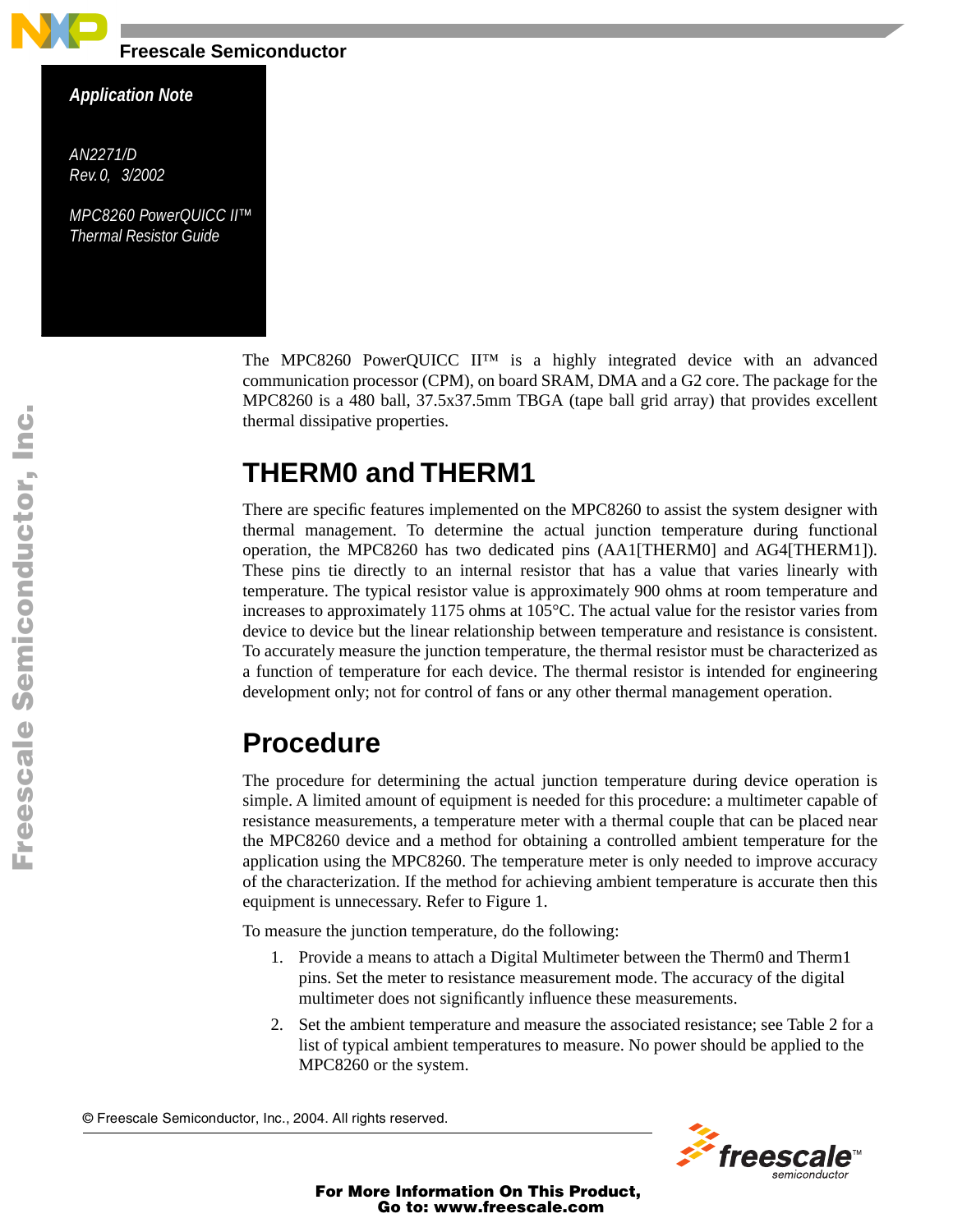# Freescale Semiconductor, Inc.



- 3. Record the resistance values at each ambient temperature. Note that it is necessary to wait a sufficient time for the thermal mass to achieve equilibrium. It is not uncommon to wait 30 minutes between temperatures before taking resistance measurements.
- 4. Set the ambient temperature to the system-specified requirements. Provide power to the MPC8260 device and measure the thermal resistor after waiting for the thermal mass to achieve equilibrium.
- 5. Plot the non-powered thermal resistance measurements (Y-axis) as a function of temperature (X-axis) and fit a linear function to the points.
- 6. Plot the resistance data points for the powered device and project horizontally to the right until it meets the previously characterized non-powered thermal resistance line. At the point where the lines meet, drop to the X-axis to read the junction temperature of the MPC8260 during a powered condition. [Figure 2](#page-2-1) represents an example of this type of analysis. In this example, an ambient of 75°C resulted in 105°C device junction temperature.

| Sianal | <b>Ball Location</b> | <b>Function</b>                   |
|--------|----------------------|-----------------------------------|
| Therm0 | AA1                  | Ties to internal thermal resistor |
| Therm1 | AG4                  | Ties to internal thermal resistor |

## **Table 1. Signal Definition for Thermal Resistor**



<span id="page-1-0"></span>**Figure 1. Diagram of Thermal Measurement Setup**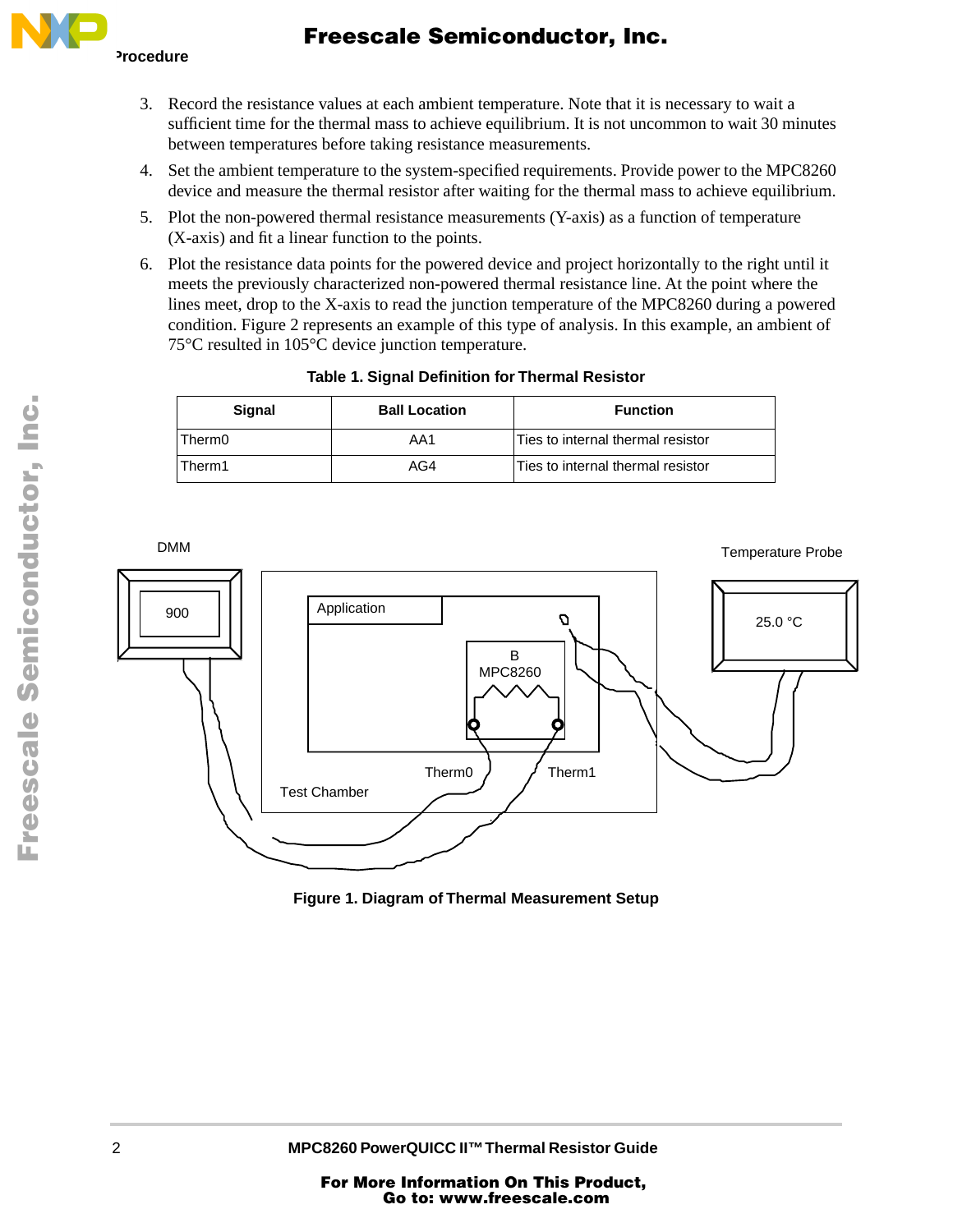

# Freescale Semiconductor, Inc.

**Procedure**

<span id="page-2-0"></span>

| <b>Component</b><br>Serial No. | <b>System ID</b> | Non-Powered Measurements in $\Omega$ |                |                |                 | Powered Measurements in $\Omega$      |                |
|--------------------------------|------------------|--------------------------------------|----------------|----------------|-----------------|---------------------------------------|----------------|
|                                |                  | $25^{\circ}$ C                       | $50^{\circ}$ C | $75^{\circ}$ C | $100^{\circ}$ C | <b>System</b><br><b>Specification</b> | $70^{\circ}$ C |
|                                |                  |                                      |                |                |                 |                                       |                |
|                                |                  |                                      |                |                |                 |                                       |                |
|                                |                  |                                      |                |                |                 |                                       |                |
|                                |                  |                                      |                |                |                 |                                       |                |
|                                |                  |                                      |                |                |                 |                                       |                |
|                                |                  |                                      |                |                |                 |                                       |                |
|                                |                  |                                      |                |                |                 |                                       |                |
|                                |                  |                                      |                |                |                 |                                       |                |

### **Table 2. Worksheet for Recording Resistance Measurements vs. Temperature**





<span id="page-2-1"></span>In this example, linear fit equation for the non-powered measurements is  $y = 3.3784x + 820$ .

### **Figure 2. PowerQUICC II (HiP3) Temperature Characterization**